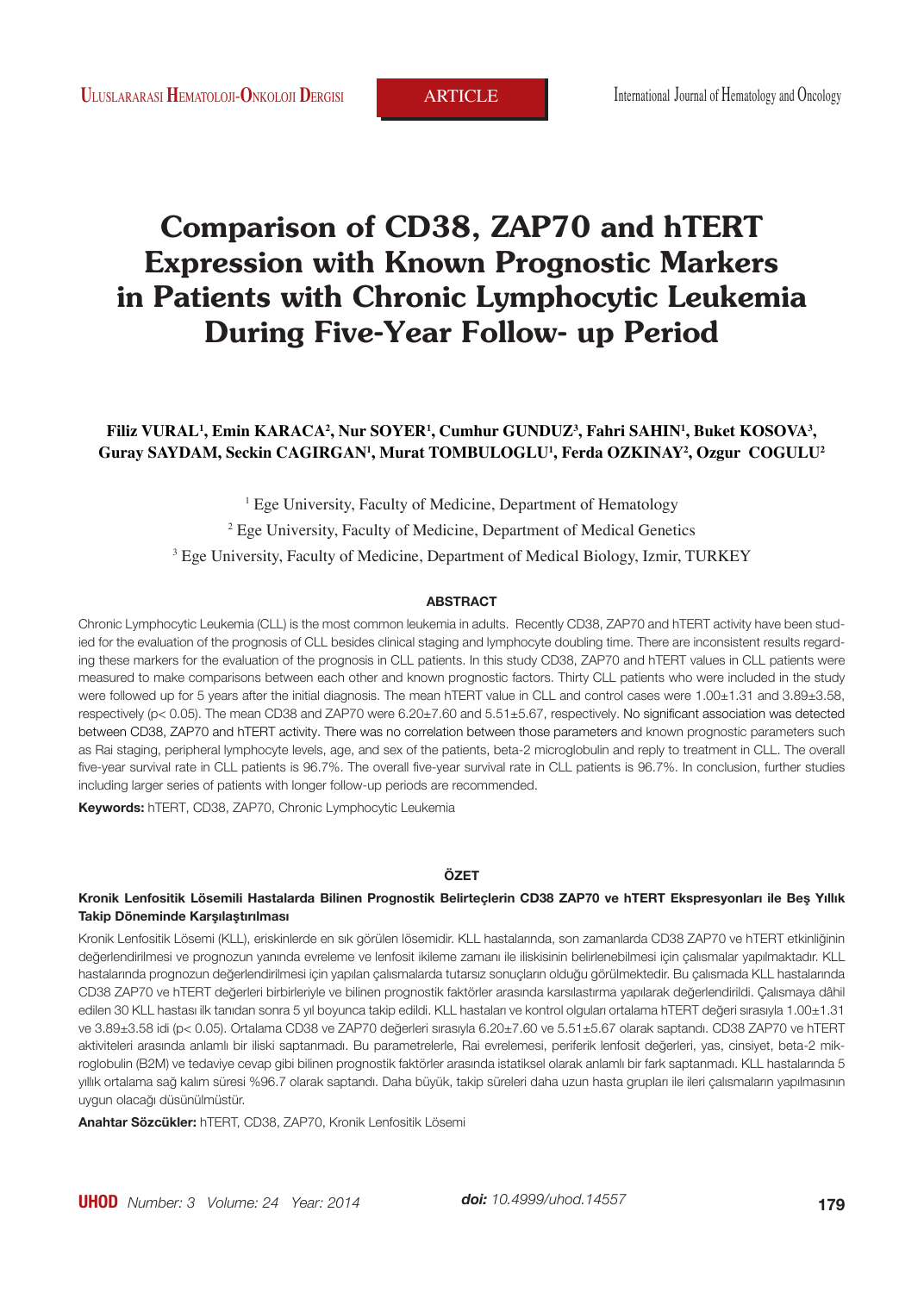## **INTRODUCTION**

Chronic lymphocytic leukemia (CLL) is the most common leukemia in adults which comprises approximately 16-30% of all leukemia cases.<sup>1</sup> It is more common in males and mostly occur after the age of 60 years.2,3 Disease progress is quiet variable according to a number of factors. Life expectancy may be greater than 10 years in most patients with early stage; however patients with more advanced stage have a median survival of 18 months to 3 years.4 The Rai and the Binet systems are two commonly accepted staging methods in CLL.5,6 The prognosis is related to the particular biological parameters such as cytogenetic abnormalities, mutational status of IgVH, VH3.21 usage, expression of ZAP70 and CD38, serum markers CD23, thymidine kinase and beta2-microglobulin (B2M), bone marrow examination and lymphocyte doubling time.7 Although those markers may help to predict the prognosis, the application of these tests is not suggested to be used in routine practice for the treatment.7 There are discrepancies between the usages of those molecular markers and their impact on the prognosis of the disease. Moreover, there is certainly an ongoing question regarding the clinical usefulness of those markers, particularly ZAP70 and CD38.8 These several known prognostic markers fail to cover the complex heterogeneity of CLL. Because of this, new markers must be developed to overcome the unknown part of CLL. One of the most promising markers is telomerase activity (hTERT). hTERT messenger RNA (mRNA) expression seems to be the most important and limiting step for telomerase activation and it is related with poor clinical outcome in most cancer types.<sup>9,10</sup> Recent studies have focused on the potential prognostic significance of telomerase

activity in CLL, in addition for a better established prognostic marker.11-16 This study aimed to show the association between the prognosis of CLL and another marker, telomerase activity, in combination with other prognostic parameters. Therefore we investigated hTERT gene expression in 30 chronic lymphocytic leukemia cases and evaluated its prognostic value with CD38 and ZAP70 expression. Their association with known prognostic parameters was also evaluated. All patients were followed up for the following 5 years after the initial diagnosis.

# **PATIENTS AND METHODS**

## **Patients**

A total of 30 newly diagnosed CLL patients (male: 14, female: 16, median age: 65.00 years) and 10 agematched healthy controls [(male: 4, female: 6, median age: 57.00 years) were included into the study. All patients were followed up for 5 years (Table 1). CLL was diagnosed according to accepted clinical, morphological and immunological criteria's and classified by Rai staging.<sup>17</sup> According to the Rai staging system, Rai Stage 0 is designated as a low risk (expected survival is >10 years), Rai Stages I and II are designated as intermediate risk stages (expected survival is 6-8 years), Rai Stages III and IV are designated as high risk stages (expected survival is <2 years). It is also accepted as early (Rai stage 0 through II) or late (Rai stage III through IV) which is used in our study. Bone marrow aspiration was performed in all patients. Fourteen patients were treated. Eight patients were treated for progressive lymphocytosis (Doubling time of less than 6 months), 2 for cytopenias and 4 for progressive lymphadenopathy. The ex-

| tion of the patients. |                |                |               |  |  |
|-----------------------|----------------|----------------|---------------|--|--|
| N                     | <b>Minimum</b> | <b>Maximum</b> | <b>Median</b> |  |  |
| 30                    | 44             | 84             | 65.00         |  |  |
| 30                    | $\overline{0}$ | 4.76           | 0.54          |  |  |
| 30                    | 0.50           | 40             | 4.20          |  |  |
| 30                    | 0.70           | 22.40          | 2.80          |  |  |
| 30                    | 11800          | 261200         | 24800         |  |  |
| 30                    | 1572           | 4623           | 24000         |  |  |
|                       | M              | F              |               |  |  |
| 30                    | 14             | 16             |               |  |  |
|                       | Early          | Late           |               |  |  |
| 30                    | 14             | 16             |               |  |  |
|                       |                |                |               |  |  |

**Table 1.** Median values of ZAP70, CD38, hTERT expression, lymphocyte levels, B2M and age continued with stage and sex distribu-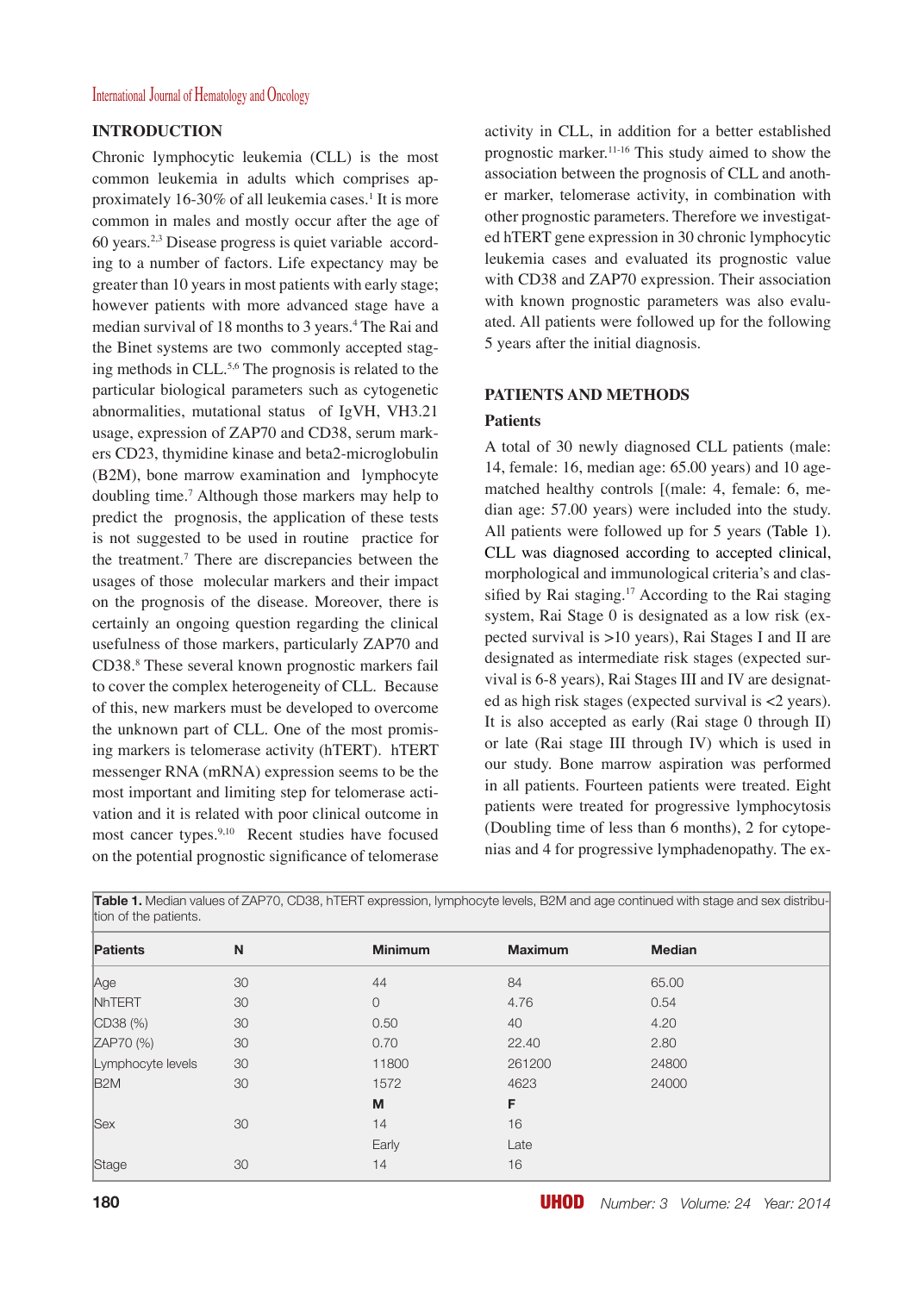pression levels of CD38, ZAP70 and hTERT activity were compared with the age and sex of the patients, staging (Rai), peripheral lymphocyte levels, B2M and reply to the treatment. The study was approved by the ethical review committee of Ege University Medical Faculty. Written informed consent was obtained from the patients and healthy controls.

## **hTERT mRNA Expression Analysis**

Two mL of peripheral blood was taken for the hTERT mRNA expression analysis. Blood/Bone Marrow Kit (Roche Applied Science, Mannheim, Germany) was used for total mRNA extraction according to the manufacturer's protocol. The concentration and purity of the RNA samples were checked by the UV absorption at 260 nm and by the absorption ratio of 260 to 280 nm, respectively. RNA samples were stored at  $-86^{\circ}\text{C}$ till gene expression analysis. hTERT mRNA determination was performed with commercially available LightCycler TeloTAGGGG hTERT Quantification Kit (Roche Applied Science) using the LightCycler instrument for real-time PCR. All subsequent quantification steps were carried out according to the manufacturer's instructions. It is specific for hTERT mRNA which encodes active telomerase protein and a housekeeping gene porphobilinogen deaminase (PBGD) mRNA. The hTERT mRNA level was determined as the relative ratio by dividing the level of hTERT mRNA by the PBGD level in the samples [10,000 x (hTERT/PBGD)].

# **Flow Cytometric Analysis of ZAP70 and CD38 Expression**

Two mL of peripheral blood was taken for flow cytometric analysis. Frozen mononuclear cells (MNC) were resolved at 37<sup>o</sup>C in Bain-marie and then washed with RPMI-1640 supplemented with cold 10% fetal calf serum immediately in order to remove dimethyl sulphoxide (DMSO). Dead cells were removed by density gradient centrifugation (Histopaque ® -1077, Sigma-Aldrich Chemie GmbH). Thereafter, live cells were resuspended in phosphate buffer solution (PBS) containing 2% fetal bovine serum (FBS). Mouse antihuman CD38-FITC (BD Biosciences) monoclonal antibody was used for cell surface staining. FACS™ permeabilizing solution 2 (BD Biosciences) was used for fixation and permeabilization. Anti-mouse/human ZAP70- PE (eBioscience) monoclonal antibody was used for intracytoplasmic staining. The analysis was

performed with FACScalibur™ flow cytometry (serial number, E 97501117, BD Biosciences) instrument and CellQuest ™ Pro software (Apple Computer, Inc.). CD38 (+) and ZAP70 (+) expression were recorded as percentage of gated MNCs monitored in CD38-FITC (FL1) versus ZAP70-PE (FL2) dot plot.

# **Statistical Analysis**

All statistical analyses were performed by using SPSS for windows. Regression analysis was used in the analysis of the associations between the different variables, and one-way ANOVA and Student's t test were used to compare the means. A P value of  $<0.05$ was considered statistically significant.

# **RESULTS**

Of 30 CLL cases, expression of the CD38, ZAP70 and hTERT minimum and maximum levels with median values are shown in table 1. Twenty-four patients were in early and 6 were in late stages according to the Rai staging. There was no significant correlation between hTERT activity and widely used prognostic factors CD38 and ZAP70 expressions. When the patients were divided into two groups according to the treatment, no significant difference was detected between treated and untreated patients (Table 2). The levels of hTERT, ZAP70, B2M and age at diagnosis were found to be increased with advancing B-CLL Rai stage (Table 2). CD38, ZAP70 and hTERT expression were not correlated with Rai staging and treatment. B2M and lymphocyte count were found to be related with Rai staging (Table 2). Lymphocyte count was correlated with B2M (Pearson Correlation R= 0.72, p= 0.0001) and hTERT (Pearson Correlation  $R = 0.62$ ,  $p = 0.00094$ ) values (data not shown).

#### **DISCUSSION**

The aim of the present study was to evaluate the association between the prognosis of patients with CLL and the most commonly used biological markers, ZAP70 and CD38. hTERT activity was also evaluated in the study to reveal its prognostic value. All patients were followed up for 5 years after the initial diagnosis. No correlation was detected between the values of ZAP70, CD38, hTERT and almost all parameters used for prognostic factors in CLL. One patient who died because of CLL had very low ZAP70 and CD38 values which were lower than both commonly used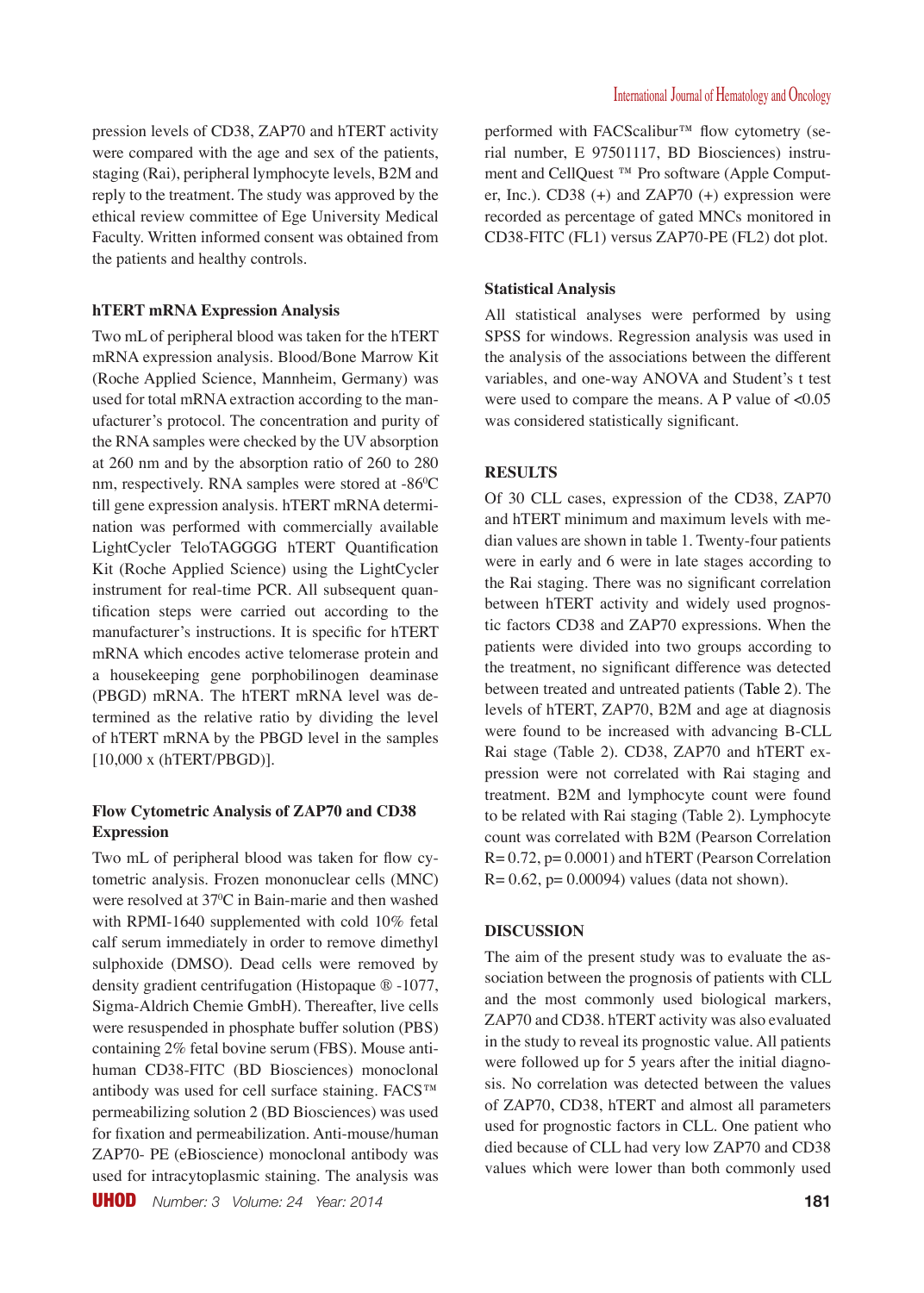| Table 2. Comparison of treatment and staging with other risk factors |                    |                        |                        |       |  |  |
|----------------------------------------------------------------------|--------------------|------------------------|------------------------|-------|--|--|
|                                                                      | <b>Treatment</b>   |                        |                        |       |  |  |
|                                                                      | Treated (n:14)     | <b>Untreated</b>       | <b>Total</b>           | p     |  |  |
|                                                                      | <b>Mean</b> ±SD    | $(n:16)$ Mean $\pm$ SD | $(n=30)$ Mean $\pm$ SD |       |  |  |
| <b>NHTERT</b>                                                        | $1.34 \pm 1.60$    | $0.69 + 0.94$          | $1.00 + 1.31$          | 0.098 |  |  |
| CD <sub>38</sub>                                                     | $3.90 \pm 2.77$    | $8.21 \pm 9.79$        | $6.20 \pm 7.60$        | 0.124 |  |  |
| ZAP70                                                                | $4.49 \pm 3.51$    | $6.41 \pm 7.05$        | $5.51 + 5.67$          | 0.366 |  |  |
| Age                                                                  | 67.19±10.62        | $61.79 \pm 8.80$       | 64.67±10.02            | 0.144 |  |  |
| Lymphocyte levels                                                    | 69061.43±85171.02  | 45840.67±59700.81      | 57050.69±72729.08      | 0.400 |  |  |
| B <sub>2</sub> M                                                     | 2661.92±903.46     | 2528.27±755.99         | 2598.00±820.10         | 0.706 |  |  |
|                                                                      |                    | <b>Staging</b>         |                        |       |  |  |
|                                                                      | Early              | Late                   | <b>Total</b>           |       |  |  |
|                                                                      | (n:24)             | (n:6)                  | $(n=30)$               | p     |  |  |
| <b>NhTERT</b>                                                        | $0.94 \pm 1.20$    | $1.19 + 1.79$          | $1.00 + 1.31$          | 0.804 |  |  |
| CD <sub>38</sub>                                                     | $6.49 \pm 8.33$    | $5.03 \pm 3.72$        | $6.20 \pm 7.60$        | 0.765 |  |  |
| ZAP70                                                                | $4.60 + 4.41$      | $9.15 \pm 8.80$        | $5.51 \pm 5.67$        | 0.420 |  |  |
| Age                                                                  | 63.08±10.24        | 71.00±6.42             | 64.67±10.03            | 0.221 |  |  |
| Lymphocyte levels                                                    | 33298.70± 33924.78 | 148100.00±109609.74    | 57050.69 ±72729.00     | 0.000 |  |  |
| B <sub>2</sub> M                                                     | 2379.84±660.57     | 3634.25±762.18         | 2598.00±820.10         | 0.003 |  |  |

values in the literature and the mean value of 30 patients in this study.

The most important prognostic factors in CLL have been reported as clinical stage, tumor load markers, both CD38 and ZAP70, and genetic parameters.<sup>18,19</sup> In the literature cellular proteins ZAP70 and CD38 have been found to be closely related to the prognosis of CLL.<sup>20,21</sup> While the cut-off value for ZAP70 is 20 %, it is 30 % for CD38. However 7 % and 20 % have also been used as cut-off values for CD38.<sup>22-26</sup> Although ZAP70 has been shown as an independent prognosis parameter in many studies, there are controversies for CD38.27 As it has been suggested by Moreno et al. the correlation of IgVH mutations, ZAP70 and CD38 expression with response is unclear and needs further investigation.<sup>28</sup> Besides many studies which have supported the prognostic significance of those markers, there is considerable number of controversial comments as well.<sup>29</sup> We have found median values for ZAP70 and CD38 as 2.80 and 4.20, respectively. The values of those parameters in this study were above widely accepted values in 9 and 3 patients out of 30 patients, respectively and all were alive in the following 5 years follow up period of the study. There are two widely accepted staging systems in CLL: the Rai and the Binet which depend on parameters such as splenomegaly, lymphadenopathy,

and the the levels of hemoglobin, platelet and lymphocyte count. Similar to cellular proteins, ZAP70 and CD38, the prognostic impact of those staging systems that has been accepted to be important for survival has controversies as well. It has been stated that there is currently little evidence that clinical stage could be used as a predictive factor in CLL.<sup>20</sup> Other parameters such as bone marrow infiltration pattern, the lymphocyte doubling time, the serum LDH level have also prognostic relevance in CLL.<sup>30</sup> We have found a significant correlation only between Rai staging, and B2M and lymphocyte levels. Patients staged in late Rai categories were having higher levels of B2M and lymphocyte levels. When Rai staging system is taken into account, 6 patients in late group whom expected survival is less than 2 years did not have high levels of ZAP70, CD 38 and hTERT. Two speculations can be made with regard to the correlation between those parameters and the prognostic impact in CLL; first our results support the prognostic importance of ZAP70 and CD38, since those values show good prognosis and all but one patient are alive at the end of 5 years follow up. Second Rai staging has to be evaluated in much larger series, since the patients in different staging groups do not correlate with the expected survivals. According to the other parameters which have been evaluated in this study,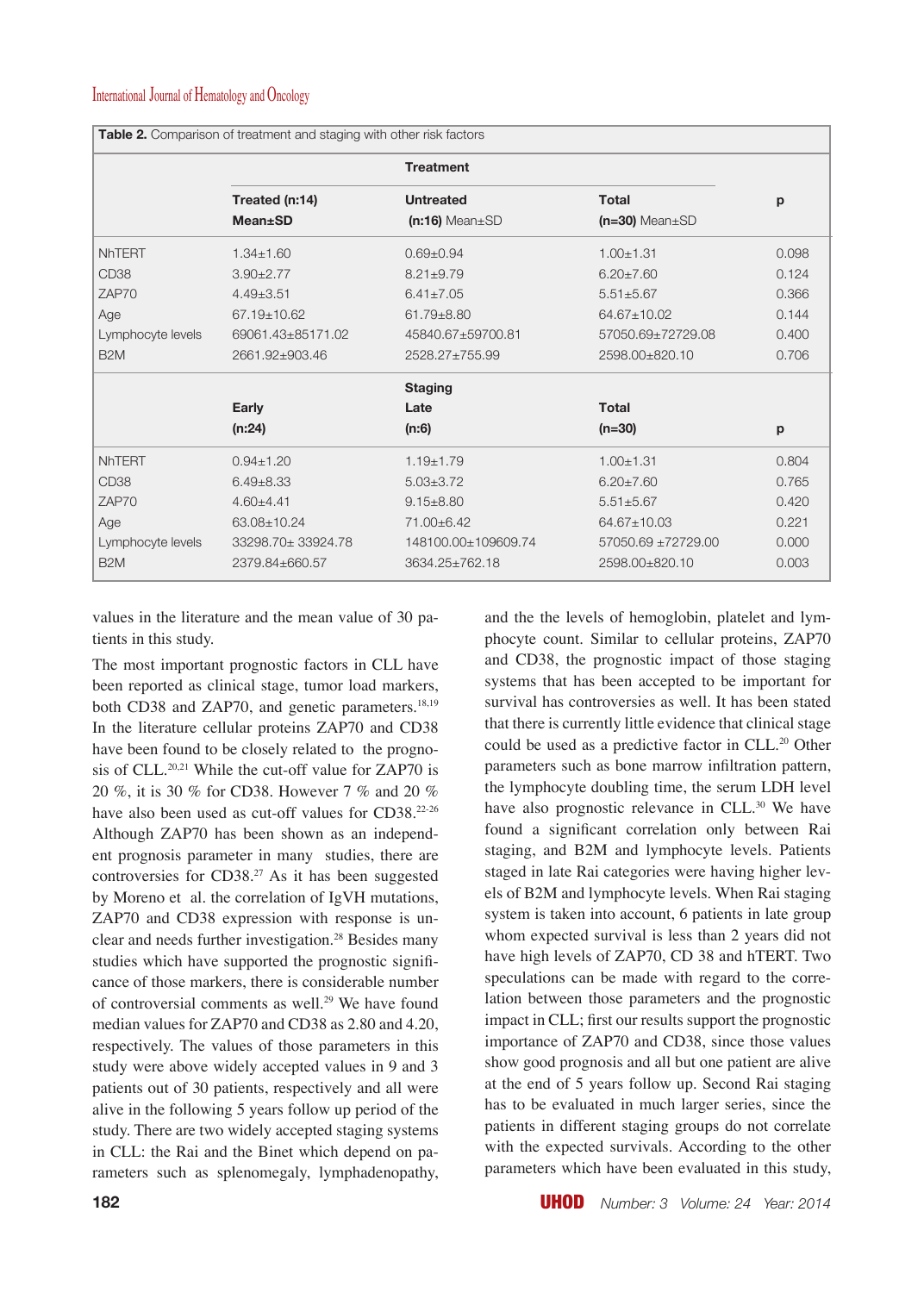no correlation was detected between the treatment of the patients and all other prognostic factors. Interestingly lymphocyte count was correlated with B2M and hTERT values. Regarding the impact of hTERT values in CLL, many studies have found a worse prognostic effect in cases having higher hTERT values.12,31-34 On the other hand very few studies have reported no correlation between the prognosis and hTERT activity as well.16In our study the only correlation regarding the hTERT values was found with the increasing age of the patients. Neither ZAP70 nor CD38 values were correlated with any of those parameters including hTERT.

It should be noted that the limitation of this study is the small number of patients and relatively shorter duration of follow up of those cases. Therefore those correlations may gain significance if larger series of studies are performed.

In conclusion our study revealed that prognostic parameters such as B2M are closely correlated with the Rai staging and no correlation was detected between ZAP70, CD38, hTERT activity and other prognostic parameters. Further studies with larger series will be needed in order to establish the clinical value of those parameters in CLL.

#### *Acknowledgements*

We would like to thank the staff in the Department of Medical Genetics, Medical Biology and Internal Medicine Hematology of Ege University Faculty of Medicine.

#### **REFERENCES**

- 1. Inamdar KV, Bueso-Ramos CE. Pathology of chronic lymphocytic leukemia: an update. Ann Diagn Pathol 11: 363-389, 2007.
- 2. Yee KW, O'Brien SM. Chronic lymphocytic leukemia: diagnosis and treatment. Mayo Clin Proc 81: 1105-1129, 2006.
- 3. Redaelli A, Laskin BL, Stephens JM, et al.The clinical and epidemiological burden of chronic lymphocytic leukaemia. Eur J Cancer Care (Engl) 13: 279-287, 2004.
- 4. Maddocks KJ, Lin TS. Update in the management of chronic lymphocytic leukemia. J Hematol Oncol 2: 29-37, 2009.
- 5. Rai KR, Sawitsky A, Cronkite EP, et al. Clinical staging of chronic lymphocytic leukemia. Blood 46: 219-234, 1975.
- 6. Binet JL, Auquier A, Dighiero G, et al. A new prognostic classification of chronic lymphocytic leukemia derived from a multivariate survival analysis. Cancer 48: 198-206, 1981.
- 7. Hallek M. Prognostic factors in chronic lymphocytic leukemia. Ann Oncol 19 (Suppl 4): 51-53, 2008.
- 8. Gribben JG. Molecular profiling in CLL. Hematology Am Soc Hematol Educ Program 2008; 444-449.
- 9. Meyerson M, Counter CM, Eaton EN, et al. hEST2, the putative human telomerase catalytic subunit gene, is up-regulated in tumor cells and during immortalization. Cell 90: 785–795, 1997.
- 10. Roos G, Krober A, Grabowski P, et al. Short telomeres are associ-ated with genetic complexity, high-risk genomic aberrations, and short surviva l in chronic lymphocytic leukemia. Blood 111: 2246–2252, 2007.
- 11. Brezinova J, Berkova A, Vcelikova S, et al. Telomere length, molecular cytogenetic findings, and immunophenotypic features in previously untreated patients with B-chronic lymphocytic leukemia. Neoplasma 57: 215-221, 2010.
- 12. Ma L, Wang J, Jiang B, et al. Telomere length and telomerase expression activity in mononuclear cells of patients with chronic lymphocytic leukemia. Zhongguo Shi Yan Xue Ye Xue Za Zhi 17: 1409-1412, 2009.
- 13. Jovanovic R, Petrusevska G, Cevrevska L, et al. Evaluation of telomerase activity in patients with chronic B lymphocytic leukemia versus age matched controls. Correlation between telomerase activity and bone marrow infiltration. Prilozi 28: 75-86, 2007.
- 14. Terrin L, Trentin L, Degan M, et al. Telomerase expression in B-cell chronic lymphocytic leukemia predicts survival and delineates subgroups of patients with the same IgVH mutation status and different outcome. Leukemia 21: 965-972, 2007.
- 15. Tchirkov A, Chaleteix C, Magnac C, et al. hTERT expression and prognosis in B-chronic lymphocytic leukemia. Ann Oncol 15: 1476-1480, 2004.
- 16. Verstovsek S, Giles FJ, O'Brien S, et al. Telomerase activity is not a prognostic factor in chronic lymphocytic leukemia. Leuk Res 28: 707-711, 2004.
- 17. Tsukasaki K, Hermine O, Bazarbachi A, et al. Definition, prognostic factors, treatment, and response criteria of adult T-cell leukemia-lymphoma: a proposal from an international consensus meeting. J Clin Oncol 27: 453- 459, 2009.
- 18. Zenz T, Mertens D, Küppers R, et al. From pathogenesis to treatment of chronic lymphocytic leukemia. Nat Rev Cancer 10: 37-50, 2010.
- 19. Zenz T, Fröhling S, Mertens D, et al. Moving from prognostic to predictive factors in chronic lymphocytic leukaemia (CLL). Best Pract Res Clin Haematol 23: 71-84, 2010.
- 20. Del Principe MI, Del Poeta G, Buccisano F, et al. Clinical significance of ZAP- 70 protein expression in B-cell chronic lymphocytic leukemia. Blood 108: 853-861, 2006.
- 21. Damle RN, Temburni S, Calissano C, et al. CD38 expression labels an activated subset within chronic lymphocytic leukemia clones enriched in proliferating B cells. Blood 110: 3352- 3359, 2007.
- 22. Gentile M, Mauro FR, Guarini A, Foà R. New developments in the diagnosis, prognosis and treatment of chronic lymphocytic leukemia. Curr Opin Oncol 17: 597-604, 2005.